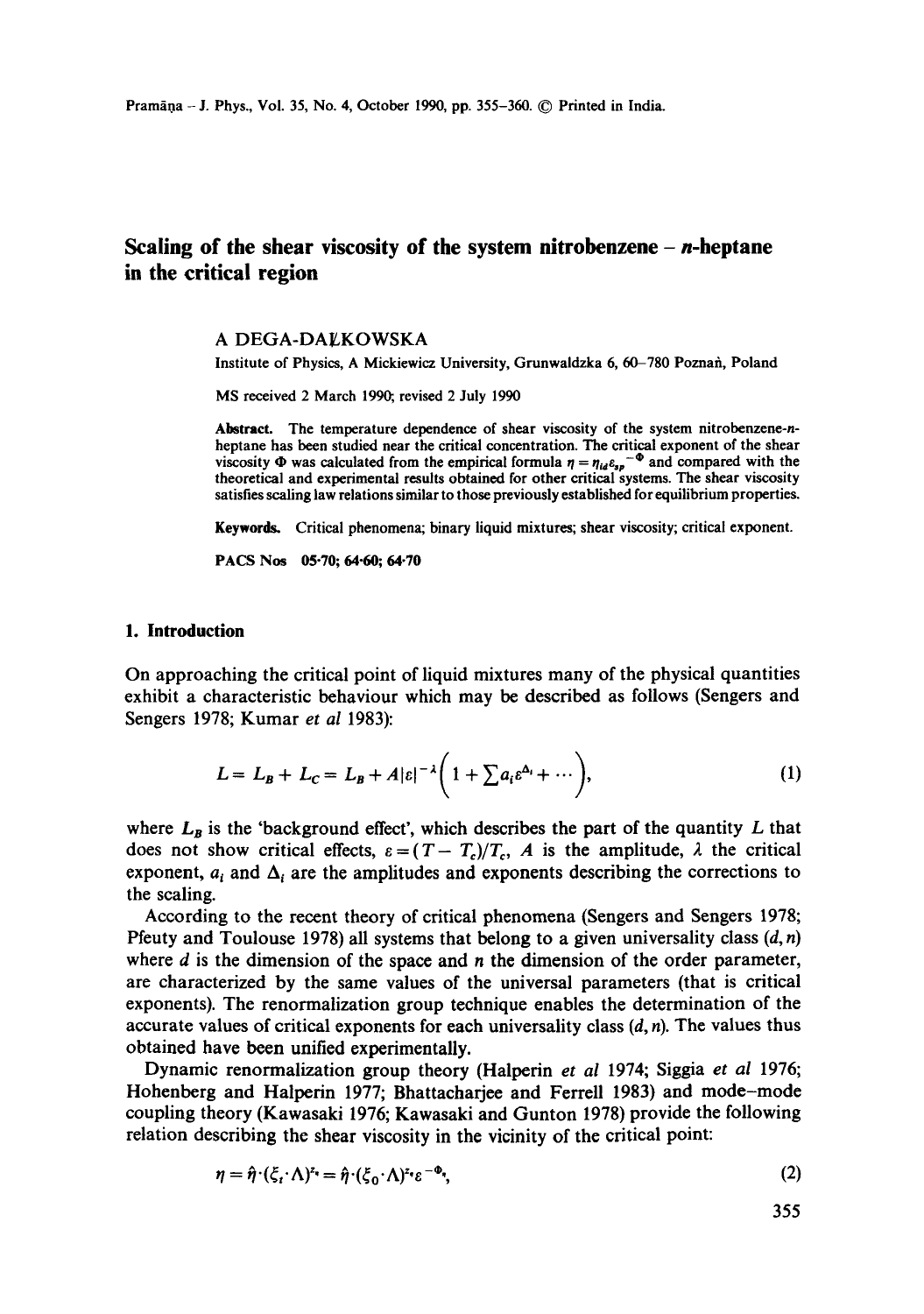where  $\xi_t = \xi_0 \cdot \varepsilon^{-\nu}$  - correlation length, v is the critical exponent,  $v = 0.63$  for the universality class (3, 1),  $\Lambda$  is the microscopic cut off wave number, and  $\hat{\eta}$  the critical amplitude (noncritical background). The critical exponent  $\Phi_n$  found on the grounds of the mode-mode coupling theory is 0-033 (Kawasaki and Gunton 1978) whereas the renormalization group theory predicts  $\Phi_n = 0.033$  in the  $\varepsilon$  expansion to first order (Halperin *et al* 1974) and  $0.040$  in the  $\varepsilon$  expansion to second order for the dimensionality d = 3 (Siggia *et al* 1976).

The viscosity of a binary mixture close to the consolute point is a function of a number of parameters. Concentrating only on the dependence of the critical part we write:

$$
\eta = \eta(\xi_t, k, X, \omega). \tag{3}
$$

The wave vector k denotes the nonlocal or spatial dependence of the viscosity and  $\omega$  is a frequency variable. When oscillating viscometers are used, the viscosity becomes frequency dependent. At low frequencies in noncritical fluids this dependence is unimportant, but as the critical point is approached the frequency effect, even for low frequencies, becomes large. Due to the nature of viscosity measurement the fluid is sheared. Here the shear rate dependence is denoted as  $X$ . Noncritical fluids become non-Newtonian only when the shear rate becomes sufficiently large. However as the critical point is approached small shear rates have large effects.

Using the published data, a systematic and consistent study has been performed in which corrections due to shear gradients and frequency effects are included and the effect of the functional form for the background viscosity is critically examined (Nieuwoudt and Sengers 1989; Berg and Moldover 1988).

On the other hand, the experimental data may also be satisfactorily well described by the empirical relation proposed by Debye and coworkers (Debye *et al* 1963):

$$
\eta = \eta_{id} \varepsilon^{-\Phi},\tag{4}
$$

where  $\Phi$  is the critical exponent of the shear viscosity,  $\eta$  the macroscopic shear viscosity,  $\eta_{id}$  the ideal viscosity (noncritical) e.g. as expressed by an Arrhenius-type relation, and  $\varepsilon = (T - T_c)/T_c$ .

This paper is aimed at calculating the critical exponent of the shear viscosity,  $\Phi$ . The studies were started with determining the phase coexistence curve (binodal), the critical point and the critical exponent  $\beta$ , which characterizes the shape of the phase coexistence curve in the vicinity of the critical point (Dega-DaJkowska 1980). Then, the pseudospinodal of the studied system was determined followed by the critical exponent  $\beta^+$  of the pseudospinodal, and the amplitude ratio of pseudospinodal and binodal (Dega-Dalkowska 1988).

The results of the shear viscosity measurements were analyzed assuming equation (4) which holds true along the critical isochore. A similar relation holds for noncritical isochores:

$$
\eta = \eta_{id} \varepsilon_{sp}^{-\Phi}, \qquad \varepsilon_{sp} = \frac{T - T_{sp}}{T_{sp}} = \frac{T}{T_{sp}} - 1,\tag{5}
$$

where  $T_{sp}$  is the pseudospinodal temperature found by extrapolation of the properties of a homogeneous solution to the two-phase region. According to (5) the temperature dependence of viscosity along each noncritical isochore is the same as the critical isochore.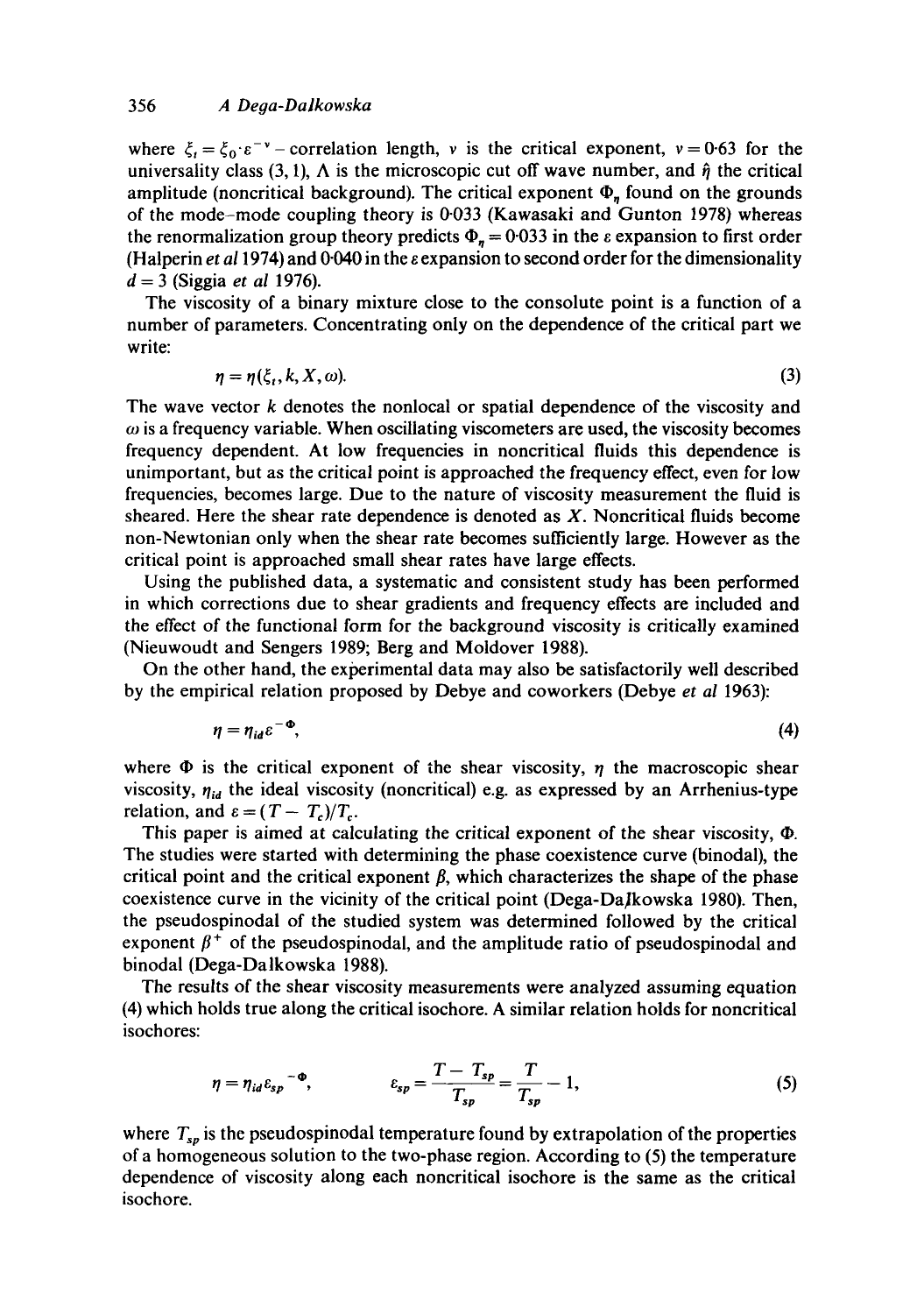### **2. Experimental**

The viscosity coefficients were measured by an Ubbelohde capillary viscometer to an accuracy of  $\pm 0.2$ %. The viscometer was placed in a thermostat vessel. The temperature of the mixture was measured by an iron-constantan thermocouple to an accuracy of  $\pm$  0.02 K. The temperature gradient in the sample volume was insignificant and thus neglected. Viscosity was measured in the homogeneous phase of the solutions for a wide range of concentrations on both sides of the critical point. The accuracy of the concentration determination was  $1 \times 10^{-3}$ . The density of the solutions was determined pycnometrically with an accuracy of  $3 \times 10^{-4}$  g/cm<sup>3</sup>.

Ideal viscosities of the studied solution were determined from the Arrhenius equation:

$$
\ln \eta_{id} = (B/T) + C,\tag{6}
$$

where B and C are constants and T the temperature. Shear rates was  $500 \text{ s}^{-1}$ .

## **3. Results and discussion**

Figure 1 presents the plots corresponding to the dependence of  $\ln(\eta/\eta_{id})$  on  $\ln \varepsilon_{s,p}$ . Consistent with  $(5)$  these dependences make lines of the slope equal to  $\Phi$ . The value of  $\Phi$  exponent slightly depends on the concentration. For the concentrations studied



Figure 1. Plot of  $\ln(\eta/\eta_{id})$  versus  $\ln \varepsilon_{sp}$  for the system of nitrobenzene - n-heptane (x<sub>2</sub>-molar fraction of nitrobenzene).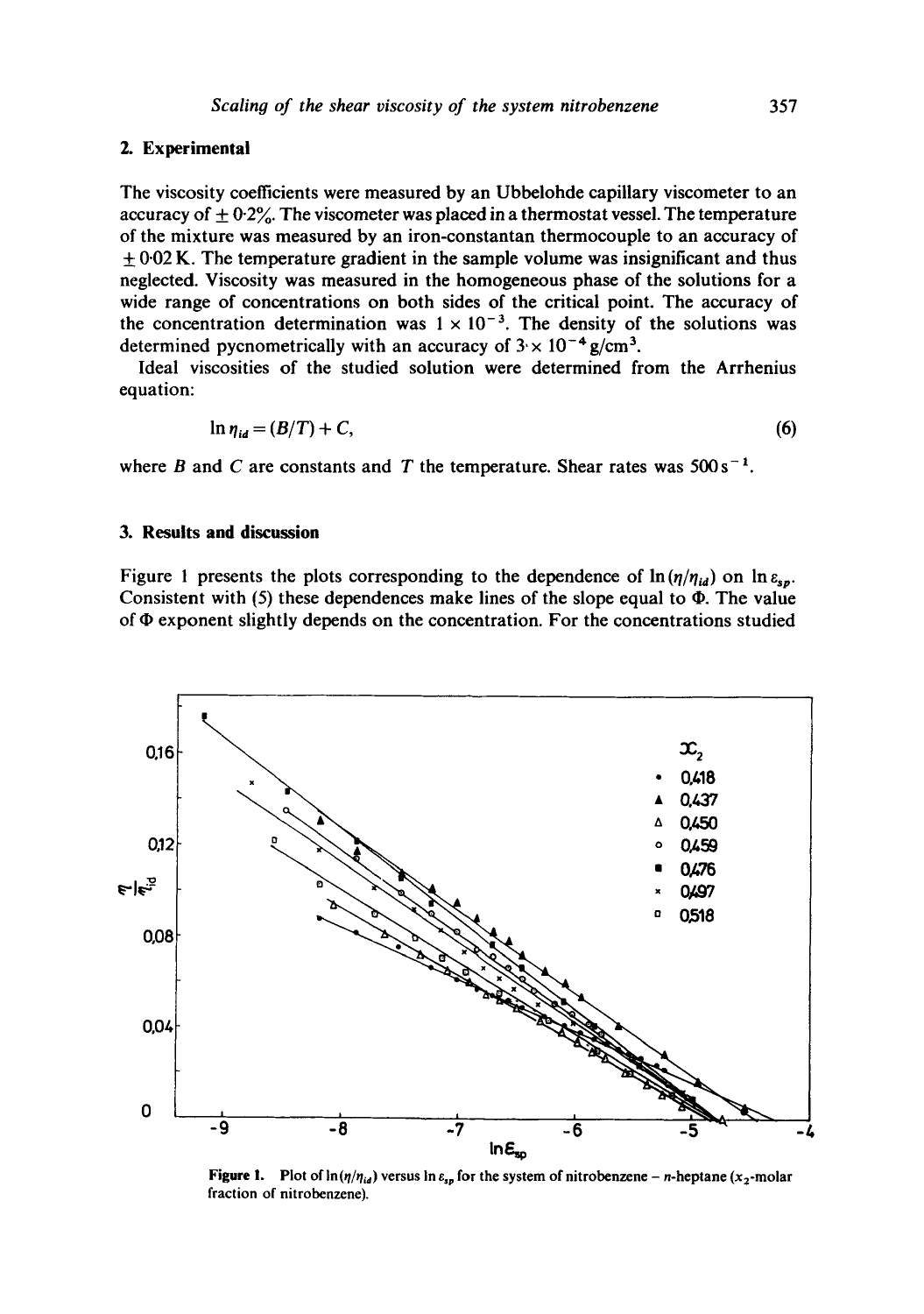**Table** 1. Critical exponent of the shear viscosity  $\Phi$  of the system nitrobenzene  $- n$ heptane.

| x,            | Φ     |
|---------------|-------|
| 0-408         | 0.023 |
| 0-418         | 0.022 |
| 0-437         | 0.031 |
| 0.450         | 0.030 |
| 0.459         | 0.035 |
| 0-470 (crit.) | 0.038 |
| ቡ476          | 0-038 |
| 0.497         | 0-035 |
| 0-518         | 0-031 |
| <b>ቡ546</b>   | 0.023 |

we collected the values of the critical exponent of the shear viscosity  $\Phi$  describing the temperature changes in  $\eta/\eta_{id}$  (table 1).

The critical exponent values obtained experimentally by other authors for other systems are  $\Phi = 0.038$  for the system of isobutyric acid-water (Izumi and Miyake 1977) and  $\Phi = 0.029$  for polystyrene-cyclohexane (Izumi *et al* 1984).

Theoretical predictions are  $\Phi = 0.036$  (Ohta 1977) and 0.040 (Siggia *et al* 1976). Table 1 shows that the value of  $\Phi$  is not constant but becomes higher for the concentrations in the vicinity of the critical point. Analyzing the results of pseudospinodal determination on the grounds of measurements of different physical quantities, we can distinguish two situations: one when the critical exponent describing the temperature dependence of a given physical quantity is constant (Izumi and Miyake 1977; lzumi *et al* 1984), and the other when the critical exponent decreases when we move away from the critical one (Chu *et al* 1969; Pozharskaya *et al* 1984a, b, 1985); Chrapec *et al* 1987; Dega-Da|kowska 1989).

In order to study the influence of concentration on the ratio  $\eta/\eta_{id}$  isothermal measurements were carried out for  $T_c + 0.05$  K,  $T_c + 0.10$  K,  $T_c + 0.50$  K,  $T_c + 1.00$  K and  $T<sub>c</sub> + 3.00$  K. The results are presented in figure 2. It is seen that the ratio  $\eta/\eta_{id}$ increases dramatically for the concentrations in the vicinity of the critical one. The figure also illustrates a great influence of temperature.

The influence of concentration on  $\eta/\eta_{id}$  for the critical isotherm can be described by the following formula (Izumi and Miyake 1977):

$$
(\eta/\eta_{id}) \sim (x_2 - x_{2c})^{-\Phi/\beta}, \quad T = T_c \tag{7}
$$

where  $x_{2c}$  is the critical concentration,  $\Phi$  and  $\beta$  the critical exponents describing the changes in viscosity and ordering parameter, respectively.

Figure 3 shows the changes in  $\eta/\eta_{id}$  versus concentration on a In-In scale. The exponent  $\Phi/\beta$  obtained from the slope of the line presented in figure 3 is 0.083, and using the  $\Phi$  values from table 1 (taking the average over the four concentrations closest to the critical one) and the earlier determined value of  $\beta$  (Dega-DaJkowska 1980) we obtain  $\Phi/\beta = 0.089$ . Within the experimental error this value may be accepted as satisfactory.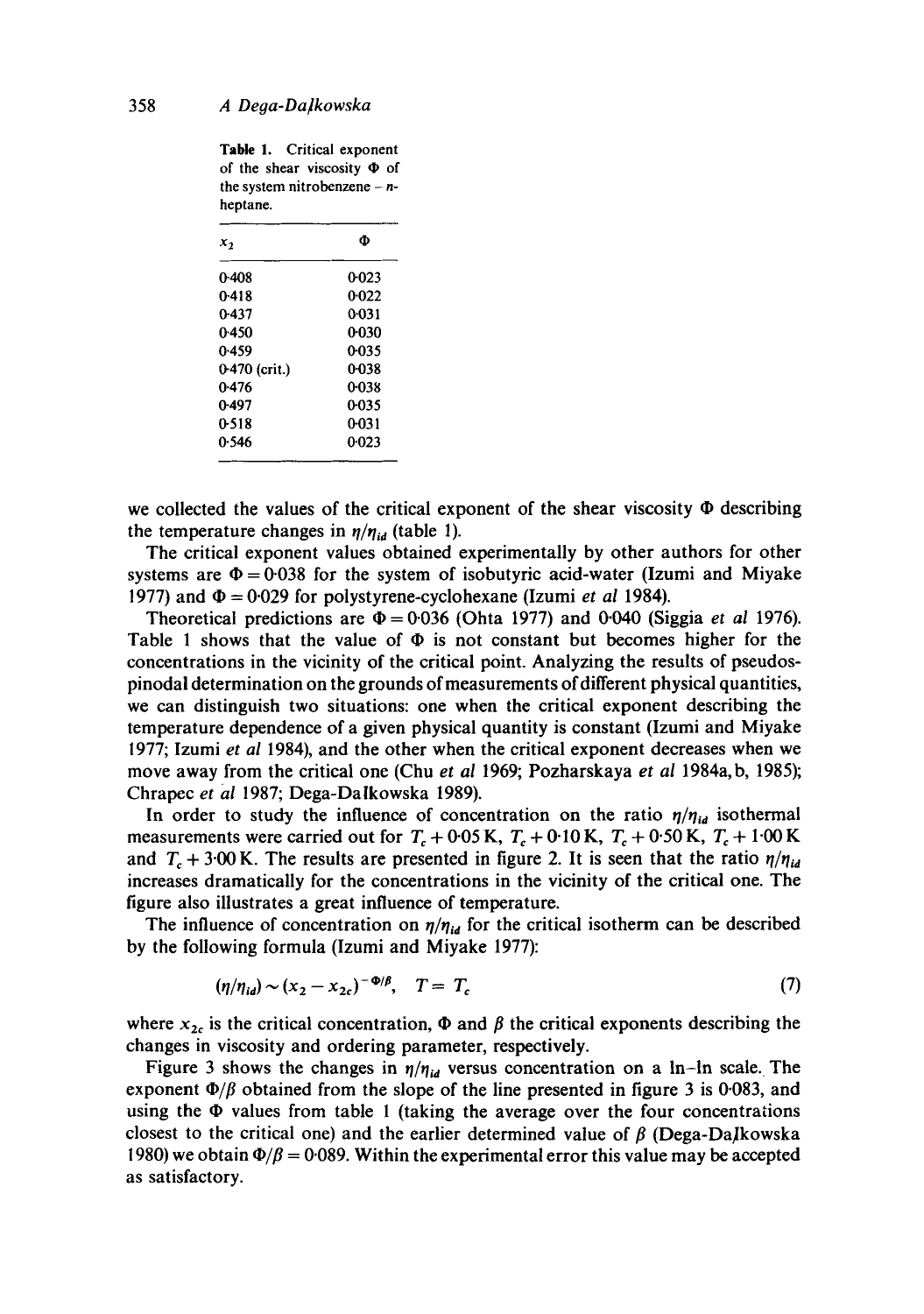

**Figure 2.** Concentration dependences of  $\eta/\eta_{id}$  for several isotherms.



**Figure 3.** The changes in  $\eta/\eta_{id}$  versus  $|x_2 - x_{2c}|$  on a ln-ln scale for  $T = T_c$  isotherm;  $x_2 < x_{2c}$ .

The value of the critical exponent of the shear viscosity  $\Phi$  is consistent with the values determined for other binary systems as well as with those predicted by the mode-mode coupling theory and the dynamic renormalization group theory.

### **References**

Berg R F and Moldover M R 1988 *J. Chem. Phys.* **89** 3694 Bhattacharjee J K and Ferrell R A 1983 *Phys. Rev.* A28 2363 Chrape~ J, Rzoska S J and Zioto J 1987 *Chem. Phys.* 111 155